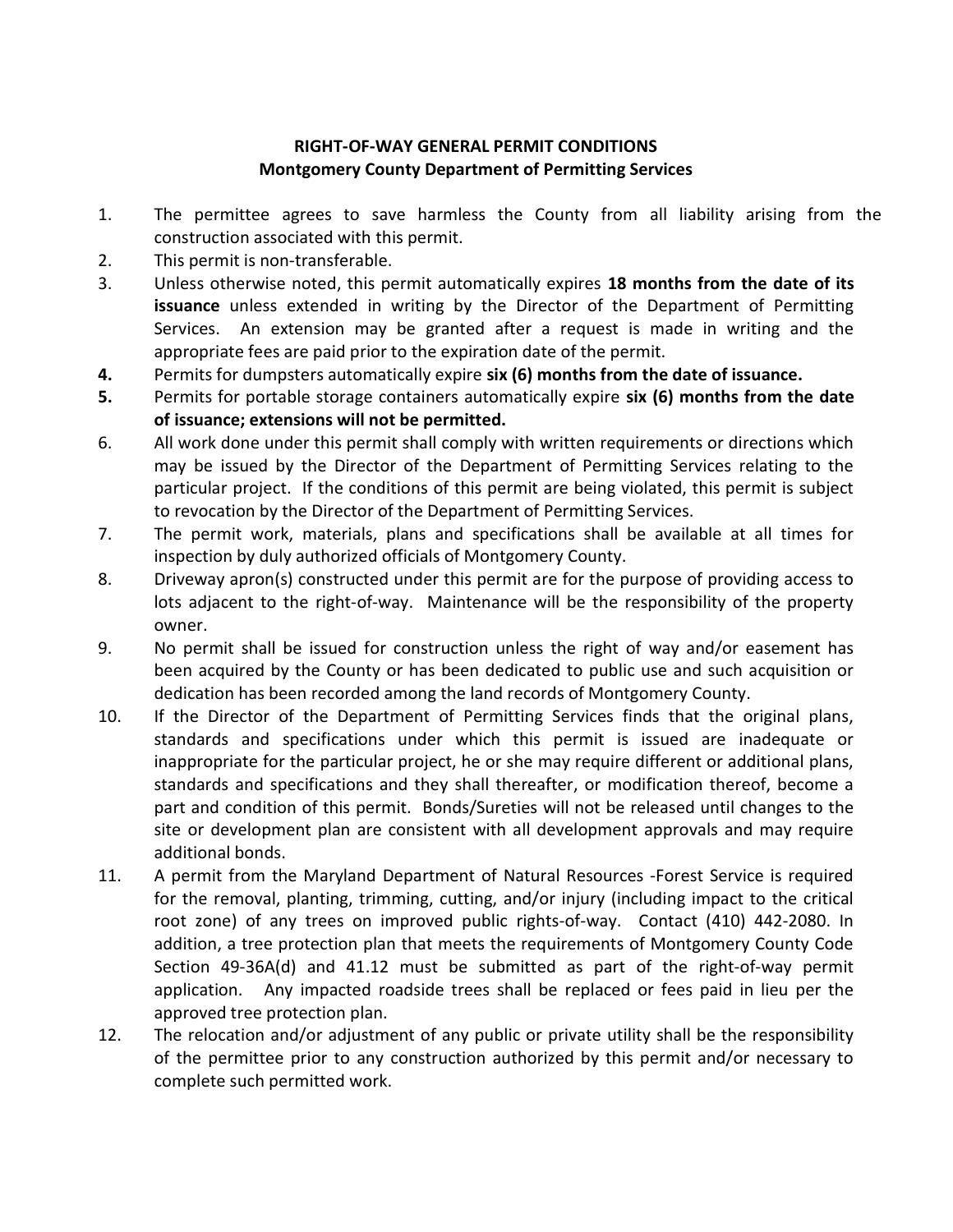- 13. Coordinate the relocation of any traffic control signs, parking meters or signalization devices with the Division of Traffic and Parking Services. Contact (240)-777-2190.
- 14. Construction materials and equipment must not be stored or parked on the public right-ofway or within the critical root zone of any roadside tree.
- 15. Prior to the release of this permit, complete repair (restoration of right-of-way) shall be made of any and all damages done to the existing improvements in the public right-of-way caused by construction operations on this site. All disturbed areas shall be fine graded and sodded, or as directed by the inspector.
- 16. Proper precautions must be taken to keep existing roadways free of mud, debris and other obstructions.
- 17. Notify "Miss Utility" at 1-800-257-7777 or 811 prior to any excavation in the public right-ofway including for any stump removal.

# ENGINEERED PLANS - CONDITIONS

- 1. The proposed work shall be performed in accordance with the provisions of the Montgomery County Road Construction Code, the Standards and Specifications approved by the County Executive and approved plans.
- 2. The holder of this permit must give at least 48 hours advance notice to the Department of Permitting Services before any construction under this permit is undertaken.
- 3. All construction shall conform to all legal requirements for the type of construction proposed.
- 4. No authorization for paving will be granted unless all grading has been accepted and approved by the right-of-way inspection staff and until all underground utilities are in place and a written certification to that effect filed with the Department of Permitting Services, Land Development Division.
- 5. All work done under this permit shall comply with written requirements or directions, which may be issued by the County Executive or designee relating to the particular project.
- 6. This permit is subject to revocation by the Director of the Department of Permitting Services if found that any of the conditions are being violated.
- 7. Permittee shall secure necessary easements from adjacent property owners to allow cut or fill slopes (Std. MC-811.01) outside the limits of dedication.
- 8. No planting in the public right-of-way other than sod shall be permitted unless such planting has been approved by the Department of Permitting Services. No rocks, stones, bricks, fences or any structure including monumental mailboxes shall be permitted unless approved. It is the permittee's obligation to keep the right-of-way clear of obstruction until the street is accepted for maintenance by Montgomery County.
- 9. Under the terms of the Department of Transportation development approval relating to this permit, the permittee is required to provide street lighting prior to the release of this permit. Contact the Department of Transportation, Traffic Engineering and Operations Section at 240- 777-2190 for details.
- 10. The permittee shall not allow the general public to use the newly constructed roadway or any portion thereof until all of the following actions have been completed:
	- a. Bituminous concrete base shall be in place.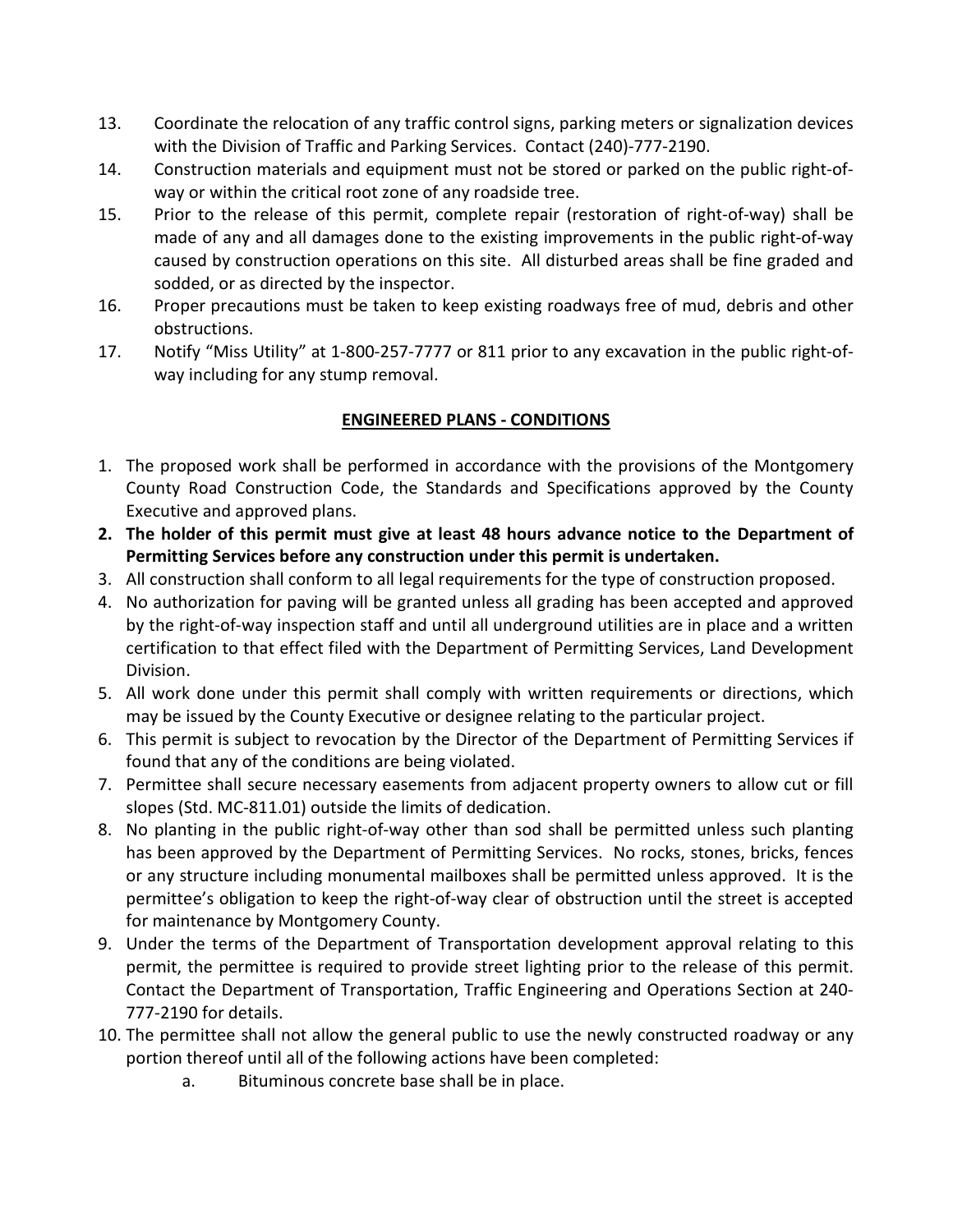- b. Guardrail and guardrail end treatments shall be installed as shown on the approved paving plan or where designated by the right-of-way inspector based on field conditions not shown on the plans.
- c. Right-of-way areas adjacent to roadway or behind curb and gutter shall be on final grade, within a tolerance of 0.3 foot, to allow for installation of traffic signs.
- d. Manholes, inlets, and valves in roadways that extend more than ¼ inch above bituminous concrete base shall be tapered with maximum slope of 18:1, using bituminous concrete material.
- e. Prior to installation of signs or completion of pavement markings, the permittee shall acquire plan approval from the Department of Transportation, Traffic Engineering and Operations, 240-777-2190 and submit approved plan to Department of Permitting Services.

For the purposes of the above, the "general public" shall mean any vehicular traffic not directly related to construction of the road or construction of buildings immediately contiguous to the section of road to be opened. Traffic related to buildings that are occupied, through traffic, mail and other delivery vehicles operated by persons other than employees of the project contractors or subcontractors shall be considered "general public".

Installation of traffic control devices by the County, as the County deems appropriate, prior to formal acceptance of the road for County maintenance shall not relieve the permittee of his legal responsibility for otherwise providing safe conditions, in accordance with the requirements of this permit. The County's cost incurred due to subsequent damage to traffic control devices by construction equipment shall be the responsibility of the permittee.

For all newly constructed roads or roads on new alignment, as soon as ANY vehicular traffic, construction-oriented or general public, is using the road, the permittee shall install a sign stating "CAUTION INCOMPLETE ROAD NOT PUBLICLY MAINTAINED" (see Montgomery County Department of Transportation, Traffic Engineering and Operations Section standard sign drawing #W20-9-901\*) at each point where access to the new road is available from an existing road or roads. On roadways that are classified as Primary or higher, the sign shall be reflectorized and shall be a signage of 48"x48" in size, diamond shaped, shall have black legend and border on an orange background, and shall have a four (4) line legend. On roadways classified as Secondary or lower, the sign shall be reflectorized and shall be a signage of 36"x48" in size, rectangular shape, with a total of five (5) lines of legend, shall have black legend and border on a yellow background for the upper portion and black legend and border on a silver/white background for the lower portion (see Montgomery County Department of Transportation, Traffic Engineering and Operations Section standard sign drawing #W20-9b-901\*). These signs are not required for the widening of existing roads.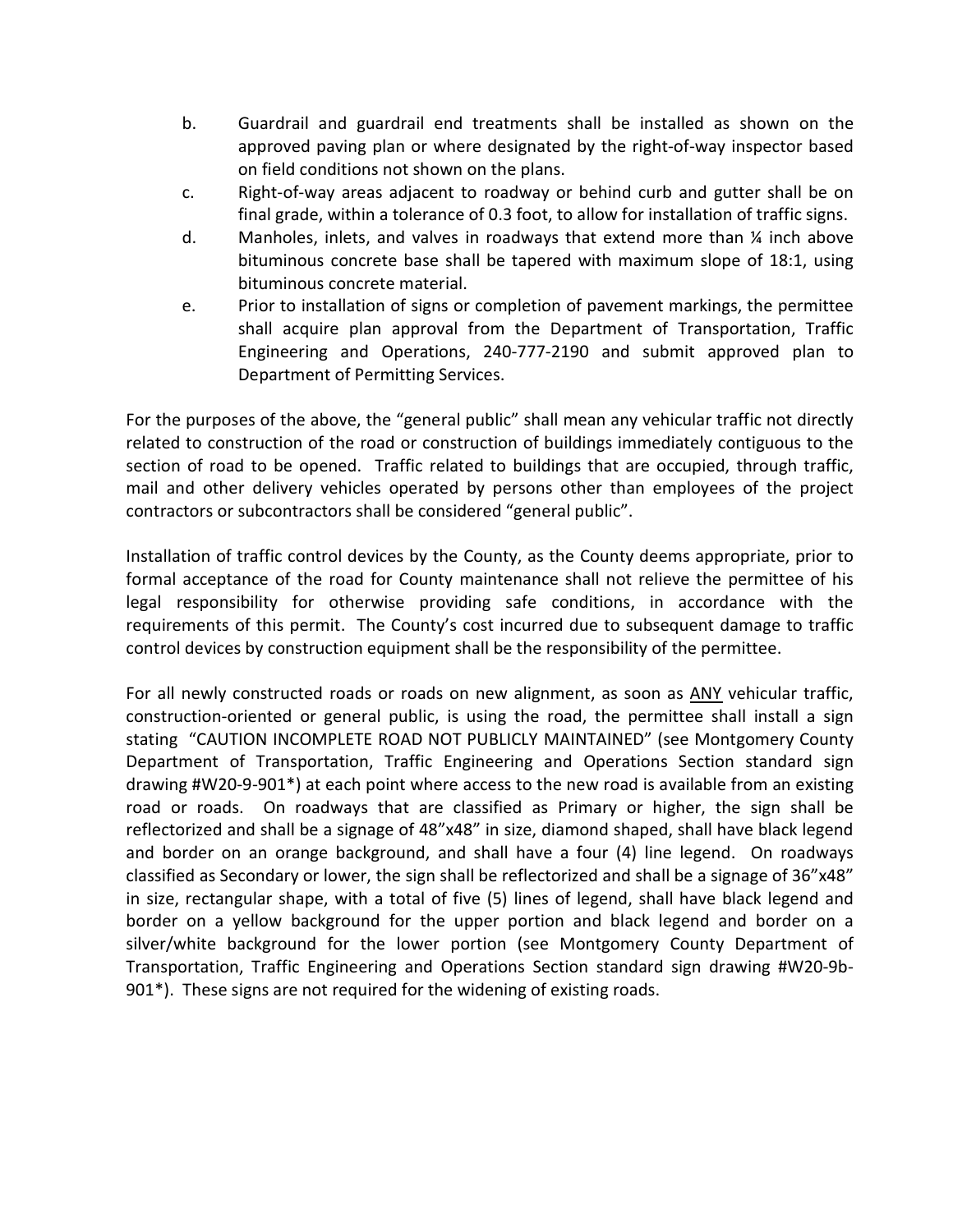11. The County reserves the right to require the permittee to provide the County a maintenance bond for such period as necessary when the quality of the work or material is questionable or marginally meet specification requirements.

\*Sign drawing details are available at the Right-of-Way Permitting and Plan Review Section in the Department of Permitting Services or at the Traffic Engineering and Operations Section offices in the Department of Transportation.

## DESCRIPTION OF WORK

#### Storm Drain and Grading Permits

- a. Soils Report must contain Engineer's name, registration number, and approval date.
- b. Grade streets full width of right-of-way plus side slopes in accordance with Montgomery County Standards and Specifications and approved profiles.
- c. Provide adequate temporary drainage where directed to relieve ponding of surface runoff.
- d. Proper precautions must be taken to keep existing roadways free of mud, debris or other obstructions.
- e. Subject to erosion and sediment control provisions as recommended by Montgomery County Department of Permitting Services, as specifically shown on plans, approved by MCDPS.
- f. Erosion control methods and devices included in this grading operation shall be maintained by the permittee until they are no longer deemed necessary by the SC/SM Inspector.
- g. Roadways to be graded under this permit will not be accepted for maintenance until paving improvements have been completed in accordance with the Montgomery County Road Construction Code.
- h. Storm Drains must be constructed in accordance with Montgomery County Standards and Specifications and approved plans and will not be accepted for maintenance until overlying paving has been completed and accepted for maintenance by Montgomery County.

#### **Paving**

- a. Construct concrete curb and gutter Standard MC-100.01.
- b. Construct driveways as directed. Construct street paving per Montgomery County Design Standard for the appropriate Roadway classification.
- c. All unsuitable sub-grade material shall be removed and replaced with approved material prior to placement of concrete curb and gutter or base paving.
- d. All unpaved area within the dedicated right-of-way plus the side slopes will be sodded or as directed by the inspector. Install street lights in accordance with approved plans by the Traffic Engineering and Operations Section, Montgomery County Department of Transportation.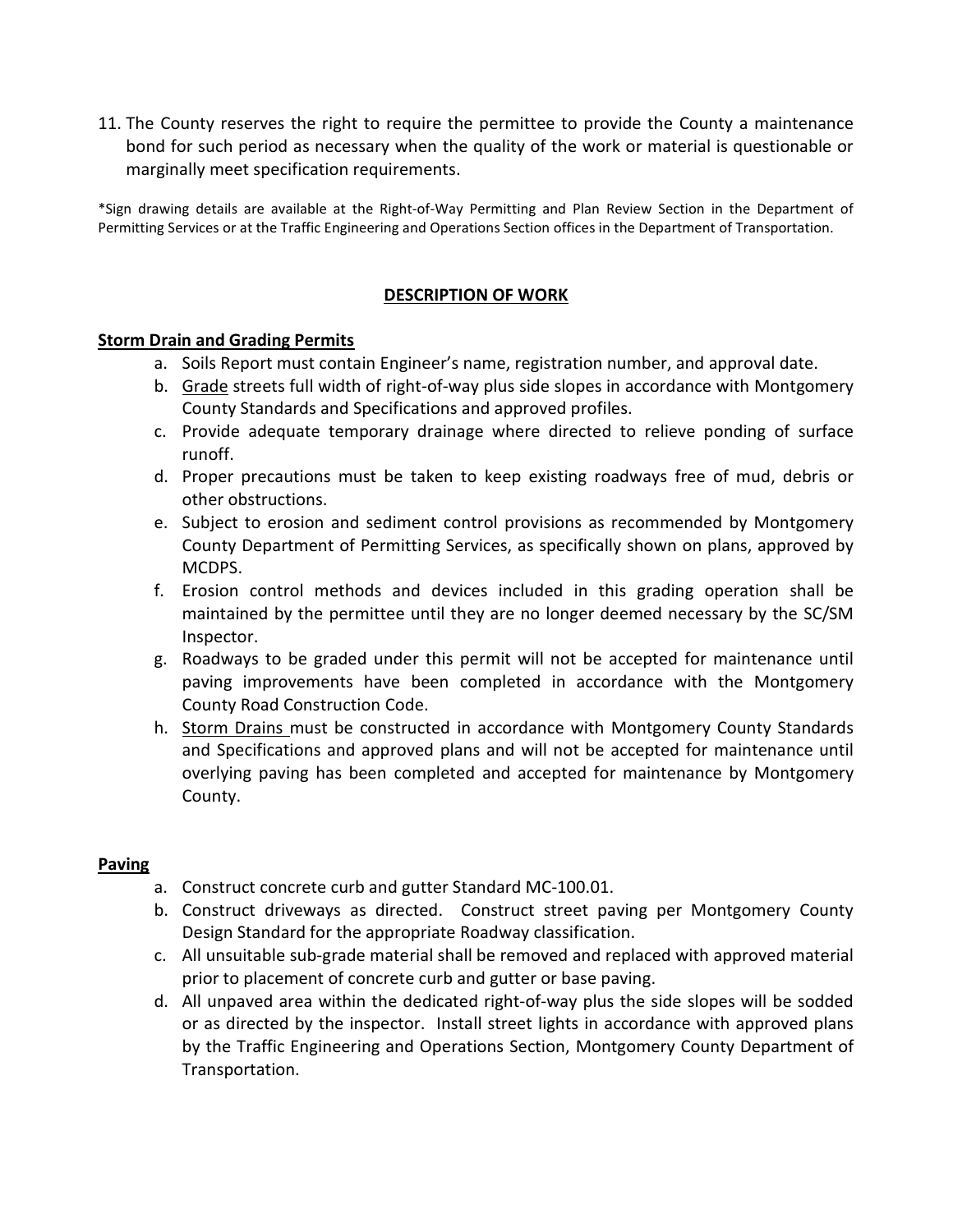- e. In accordance with Montgomery County Code Chapter 50-24(e) before the County accepts any road, street, or alley established by the Subdivision Record Plat for public maintenance, the licensed land surveyor must certify to the Department of Permitting Services, Land Development Division that all survey monuments and markers are in place.
- f. For street lighting Standards and Procedures, contact the Department of Transportation, Traffic Engineering and Operations Section at 240-777-2190.
- g. Street trees to be planted in the right-of-way as directed.

# Traffic Control Requirements For All Driveway Permits, And For Work Activities Within Public Right-Of-Ways Along Secondary And Tertiary Roadways

### I. General Requirements:

All work activities within roadways classified as primary or higher shall be performed between the hours of 9:00 AM and 3:30 PM. Work activities within secondary or tertiary roadways will not normally be restricted to these hours unless specifically stipulated by the County Inspector.

No work shall be permitted on Saturday, Sunday, and legal holidays without written permission of the County Inspector.

The permittee shall contact occupants of all adjoining properties and inform them of the scope of the work and the timing of construction a minimum of twenty-four (24) hours prior to the commencement of any activity on the site.

Ingress and egress shall be maintained to all driveways.

No materials or equipment shall be stored on the roadway surface or sidewalk during nonwork periods. All stored materials and equipment shall be set back at least two (2) feet behind the curb along a closed section roadway and at least six (6) feet from the edge of roadway on an open section roadway. Storage should not effect any roadside tree including impact to the critical root zone.

All excavation(s) within the paved section of roadway shall be back-filled and capped with cold mix or steel plates prior to the end of any day's work. "STEEL PLATES AHEAD" signs shall be placed two hundred fifty (250) feet in advance of any steel plates. Montgomery County Department of Transportation, Highway Services shall be contacted with exact location at 240-777-ROAD. During the period November 15th through March  $15<sup>th</sup>$  all steel plates shall be in-laid into pavement and the location of the plates shall be identified by placing a blaze orange marker, 36" above the surface and adjacent to the ground. All steel plate installation during this time constraint must be "pinned" on all sides and ramped with bituminous material at 18:1.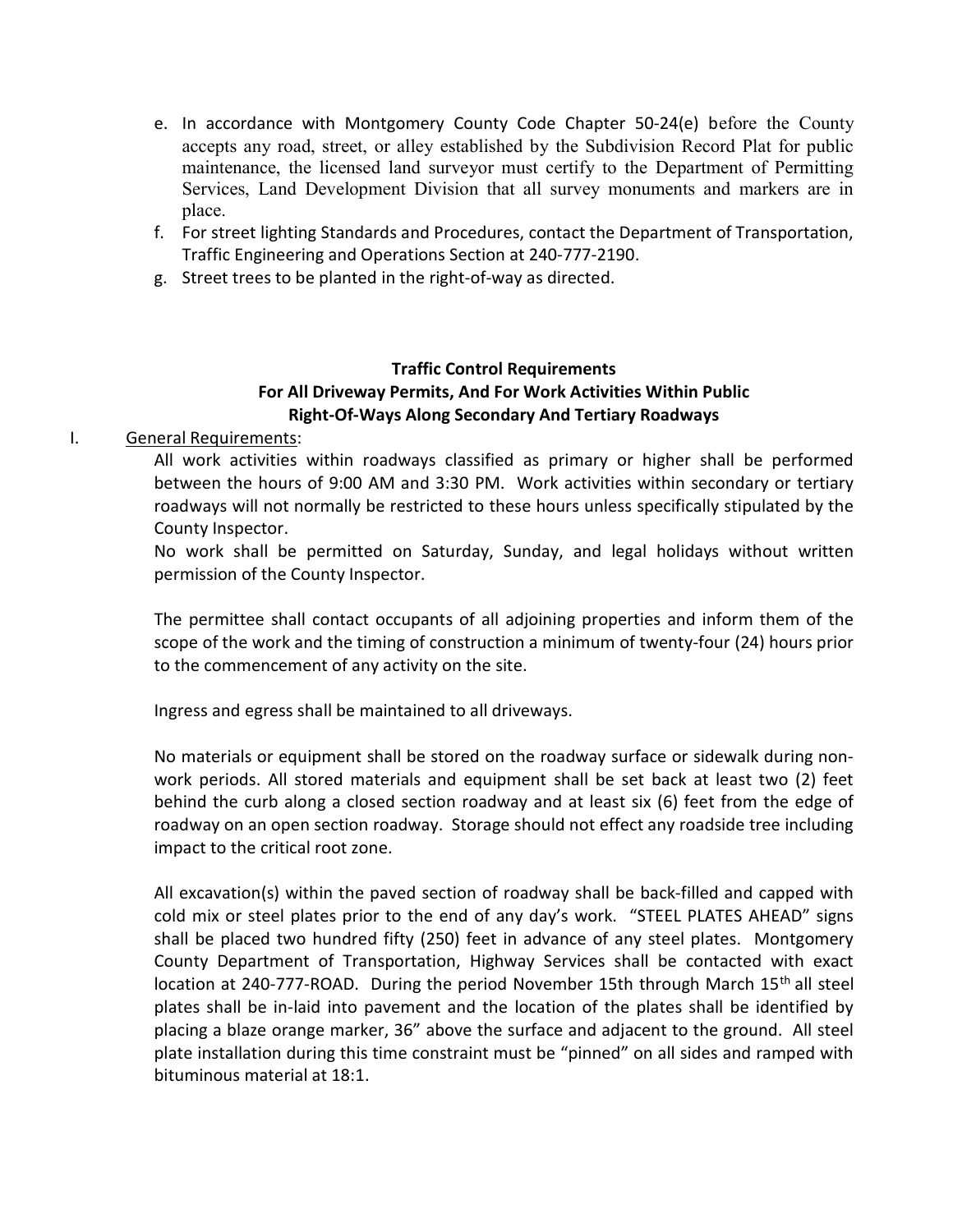Excavations in unpaved sections within the public space shall be either back-filled to grade, completely covered with lumber/plywood, encircled with approved construction fencing at the end of the work day or shall comply with the following:

No traffic shall be permitted within ten (10) feet of any excavation that results in a vertical drop-off of over five (5) inches in the level of pavement during non-working hours unless protected by temporary concrete barriers or ramped with gravel at a three-to-one (3:1) or flatter slope from the edge of pavement. When ramping is utilized, traffic drums shall be positioned adjacent to the edge of the work area on the traffic side of the slope.

No traffic shall be permitted within two (2) feet of any excavation that results in a vertical drop-off of more than two (2) inches but no more than five (5) inches in the level of pavement during non-working hours unless protected by either ramped by gravel at a three-to-one (3:1) or flatter slope, provided an abutting wedge of bituminous material at a three-to-one (3:1) or flatter slope or protected by traffic drums.

In areas where the drop-off in the level of pavement is two (2) inches or less, traffic may be allowed to freely cross under the following conditions:

- A. In areas where longitudinal paving joints of two (2) inches or less are exposed to traffic, warning signs shall be erected indicating "UNEVEN PAVEMENT" (W8-11 mod). These signs shall be placed two hundred fifty (250) feet in advance of the uneven joint and spaced at appropriate intervals throughout the area of the uneven joints.
- B. In areas of exposed lateral joints of two (2) inches or less, the warning signs shall be "BUMP" (W8-1) with a supplemental distance plate mounted below it.
- C. When milled pavement is left exposed to traffic a "ROUGH ROAD" (W8-8a) sign shall be placed two hundred fifty (250) feet in advance of the milled area.

All existing traffic control devices that must be removed shall be replaced in their proper location prior to the completion of the project. Cost for the replacement and/or repair of the devices damaged, as a result of the project shall be assessed to the permittee.

All traffic control devices shall conform to the MANUAL ON UNIFORM TRAFFIC CONTROL DEVICES.

The implementation date and continuance of this project may be altered at the discretion of the County Inspector in the event of conflicts with previously approved or emergency activities.